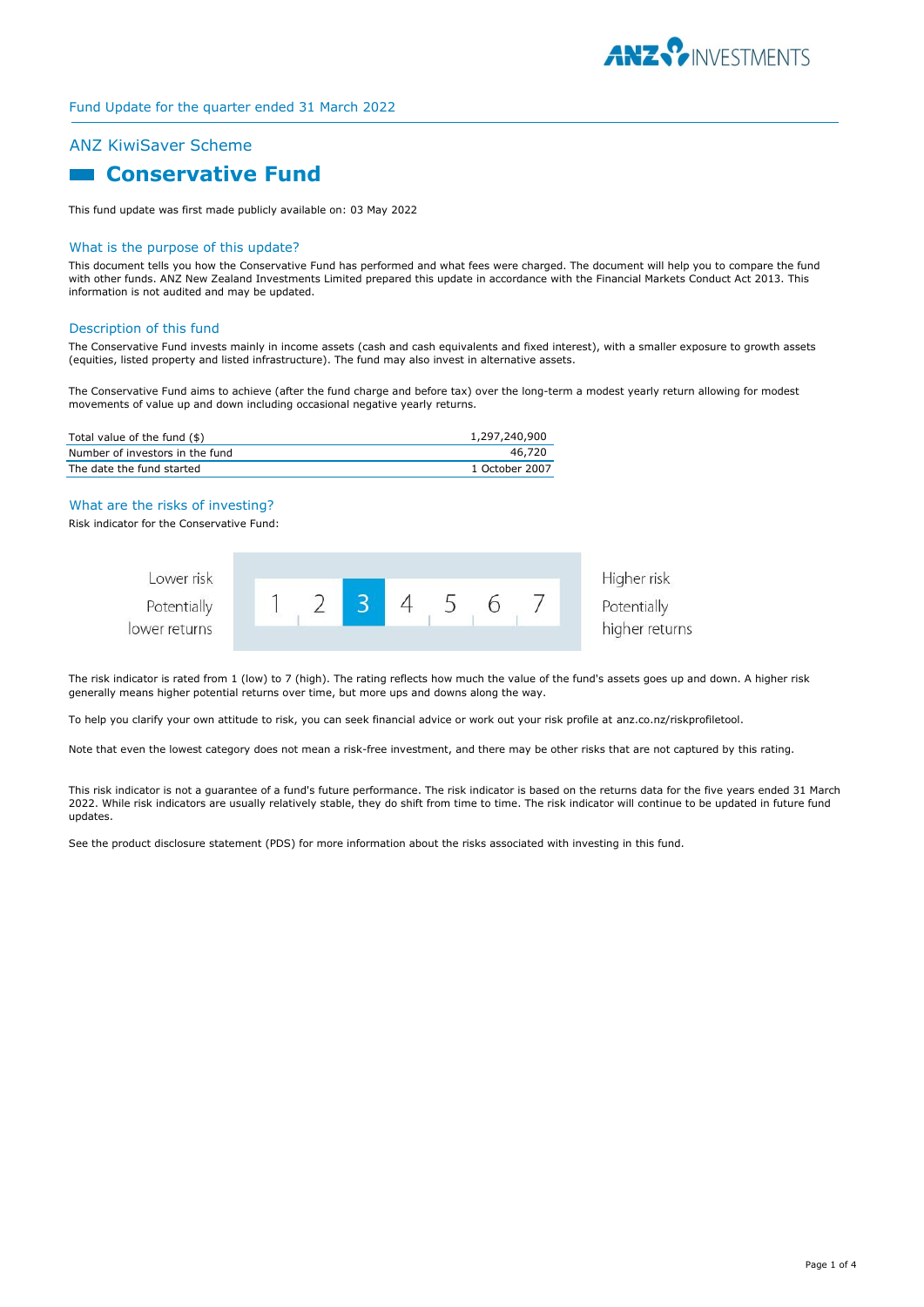# How has the fund performed?

|                                               | Average over past |           |
|-----------------------------------------------|-------------------|-----------|
|                                               | five years        | Past year |
| Annual return                                 |                   |           |
| (after deductions for charges and tax)        | 3.12%             | $-0.38%$  |
| Annual return                                 |                   |           |
| (after deductions for charges but before tax) | 3.80%             | $-0.72%$  |
| Market index annual return                    |                   |           |
| (reflects no deduction for charges and tax)   | 3.98%             | $-0.92%$  |

The market index annual return is calculated using the target investment mix and the indices of each asset class.

Additional information about the market index is available in the statement of investment policy and objectives on the offer register at www.discloseregister.companiesoffice.govt.nz.



# **Annual return graph**

This shows the return after fund charges and tax for each of the last 10 years ending 31 March. The last bar shows the average annual return for the last 10 years, up to 31 March 2022.

**Important:** This does not tell you how the fund will perform in the future.

Returns in this update are after tax at the highest prescribed investor rate (PIR) of tax for an individual New Zealand resident. Your tax may be lower.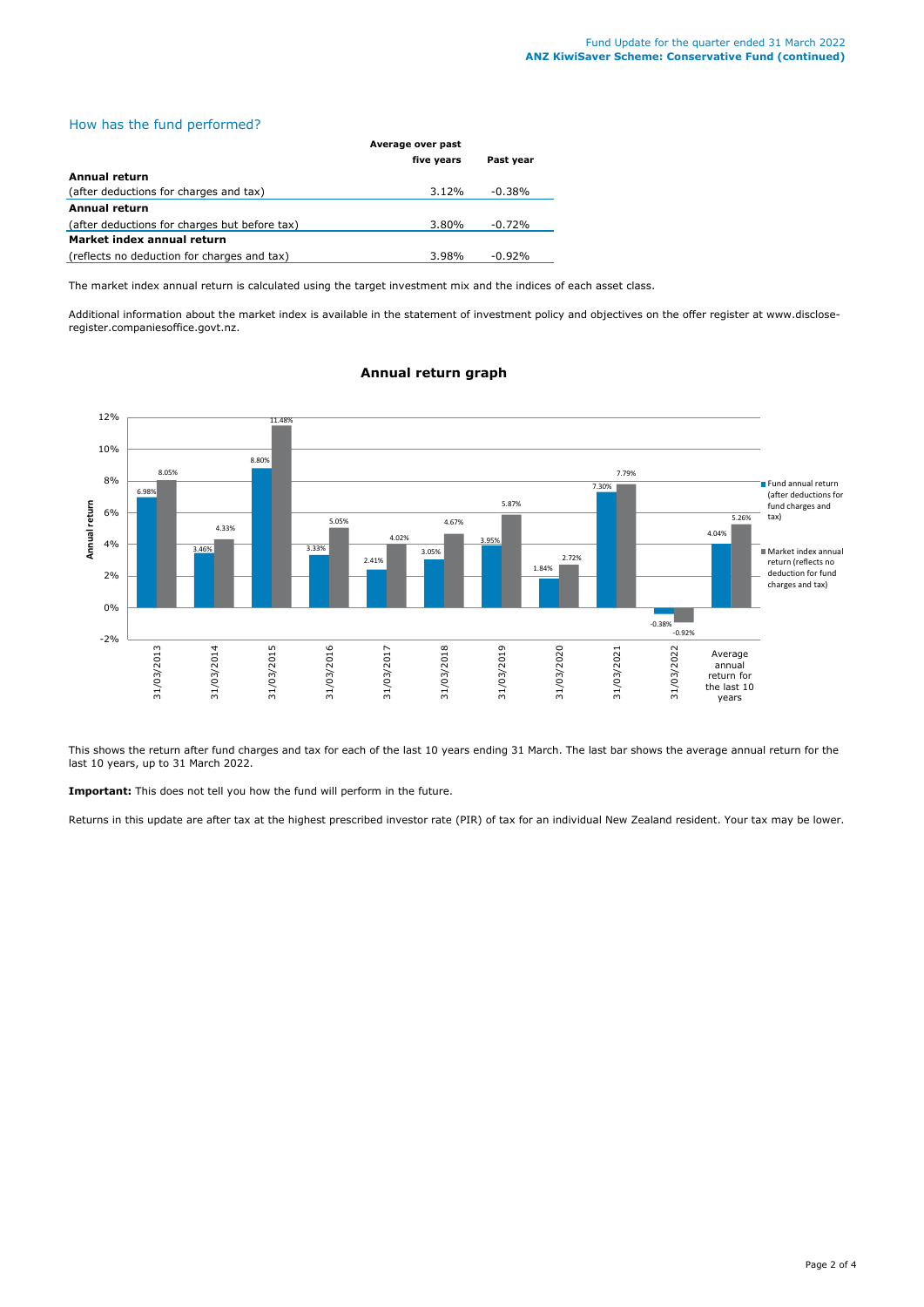# What fees are investors charged?

Investors in the Conservative Fund are charged fund charges. In the year to 31 March 2021 these were:

|                                             | % of net asset value |
|---------------------------------------------|----------------------|
| Total fund charges <sup>1*</sup>            | 0.83%                |
| Which are made up of:                       |                      |
| Total management and administration charges | 0.83%                |
| Including:                                  |                      |
| Manager's basic fee                         | 0.78%                |
| Other management and administration charges | 0.05%                |
| Total performance based fees                | $0.00\%$             |
|                                             |                      |
|                                             |                      |

| Dollar amount per investor  |      |
|-----------------------------|------|
| <b>Other charges</b>        |      |
| Membership fee <sup>2</sup> | \$18 |

\*The manager expects that the fund charges for the next scheme year will be less than the fund charges disclosed in this fund update because the manager's basic fee was reduced effective 30 September 2021 from 0.78% to 0.56% per year.

Investors are not currently charged individual action fees for specific actions or decisions (for example, for withdrawing from or switching funds). See the PDS for more information about Scheme fees.

Small differences in fees and charges can have a big impact on your investment over the long term.

#### Example of how this applies to an investor

Sarah had \$10,000 in the fund at the start of the year and did not make any further contributions. At the end of the year, Sarah incurred a loss after fund charges were deducted of \$38 (that is -0.38% of her inital \$10,000). Sarah also paid \$9.00 in other charges. This gives Sarah a total loss after tax of \$47.00 for the year.

# What does the fund invest in?

#### **Actual investment mix<sup>3</sup> Target investment mix<sup>3</sup>**

This shows the types of assets that the fund invests in. This shows the mix of assets that the fund generally intends to invest in.